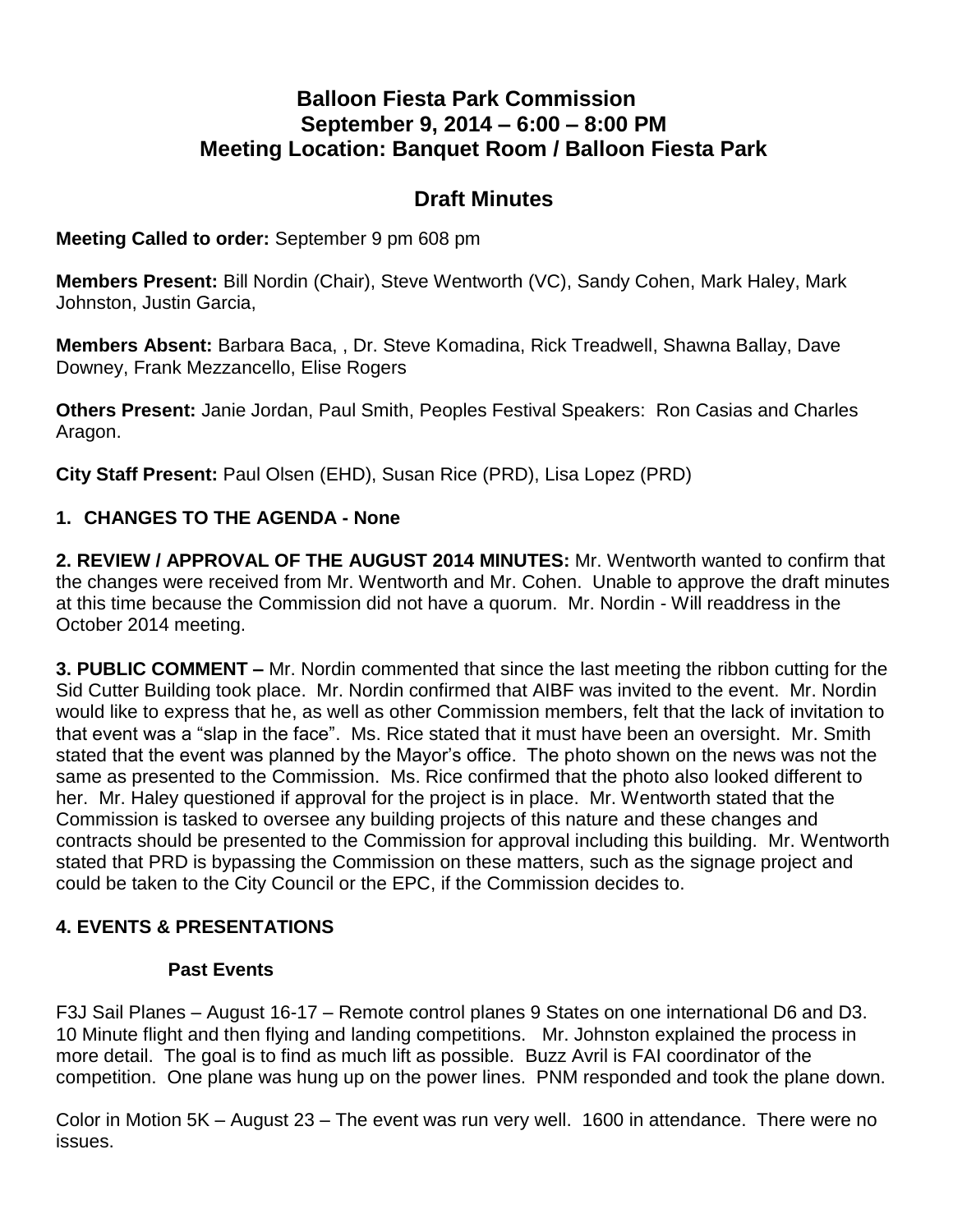Bugaboo Cross Fit Challenge – August 23 – Smooth event on D7 Elaina's Plight for a Cure – August 24 – Supplemental notes

Teen Foam Dance – August 29 – Incident to report – At the Edith entry to the bike path some kids snuck into the dance. They were picking up golf balls and throwing them at the parked cars. They were chased away by staff and other event renters. Mr. Nordin wanted to know what the security ratio is for events: 400 kids and 20 security, including parents and outside security personal.

Brandon's Cause – August 30 – West of Museum. No issues and clean-up was good.

Rebel Donut Dash – August 30 Event on the park – No issues but not well organized.

Remembrance Run 5K – September 7 – South parking lot. No issues to report. They raise money to send care packages to the troops.

Supplemental notes on events: Ms. Rice reported that the Elaina's Event and the Donut Dash were both hosted by first time organizers. There was no damage to the park and the events were successful, however, both events had a large dependence on Golf and Event Center staff for organization. This was done even after pre-event meetings. Ms. Rice stated that from now on any first timer for a 5 K run will need to hire a coordinator. Mr. Nordin stated that this is a matter to be discussed in the November policy meeting. Ms. Rice stated that policies such as these are a matter for Parks and Recreation to determine. Mr. Nordin stated that it is a matter of how the park is operated and is a reflection of whether or not applications are being accepted with and without race coordinators.

Mr. Wentworth would like to know if the Sickle Cell vendors were ever paid from the month prior event report. Ms. Rice stated that the City of Albuquerque was paid but no update on whether the security company ever received payments.

Mr. Nordin questioned the movie shoot that took place last month. Ms. Rice reported the move Sicario was filmed here. Filming was completed about 2 weeks ago and spanned over a 7 day period. The only remnant of the shoot is the blacktop. Mr. Nordin would like to know the amount of the revenue made on the movie production. Ms. Rice reported that \$12,400.00 was given to the City of Albuquerque. Mr. Wentworth reported that the area residents reported the gun shots that were heard during the filming. Mr. Wentworth stated that all movie shoots should be reviewed by the Commission. Ms. Rice stated that she didn't report in error. Ms. Rice stated that she was not aware of the shoot-out scenes. Ms. Jordan clarified that only 5 shots were fired over the three scenes. Ms. Jordan asked when AMAFA agrees to movies that are in the area. Mr. Nordin did not consider this to be an event that should be reported on to the Commission.

#### **Future Events**

Albuquerque International Balloon Fiesta – Preparations are underway.

Ms. Rice introduced the two presenters of the Peoples Festival event. Ron Casias and Charles Aragon presenting. The main reason they were presenting today was because the size of the event had grown from 2000-5000 people up to approximately 10,000 people, as well as, they would be serving alcohol.

Ms. Rice reported that the event will have the following: Two beer gardens Horse shoe throwing contest Carnival Rides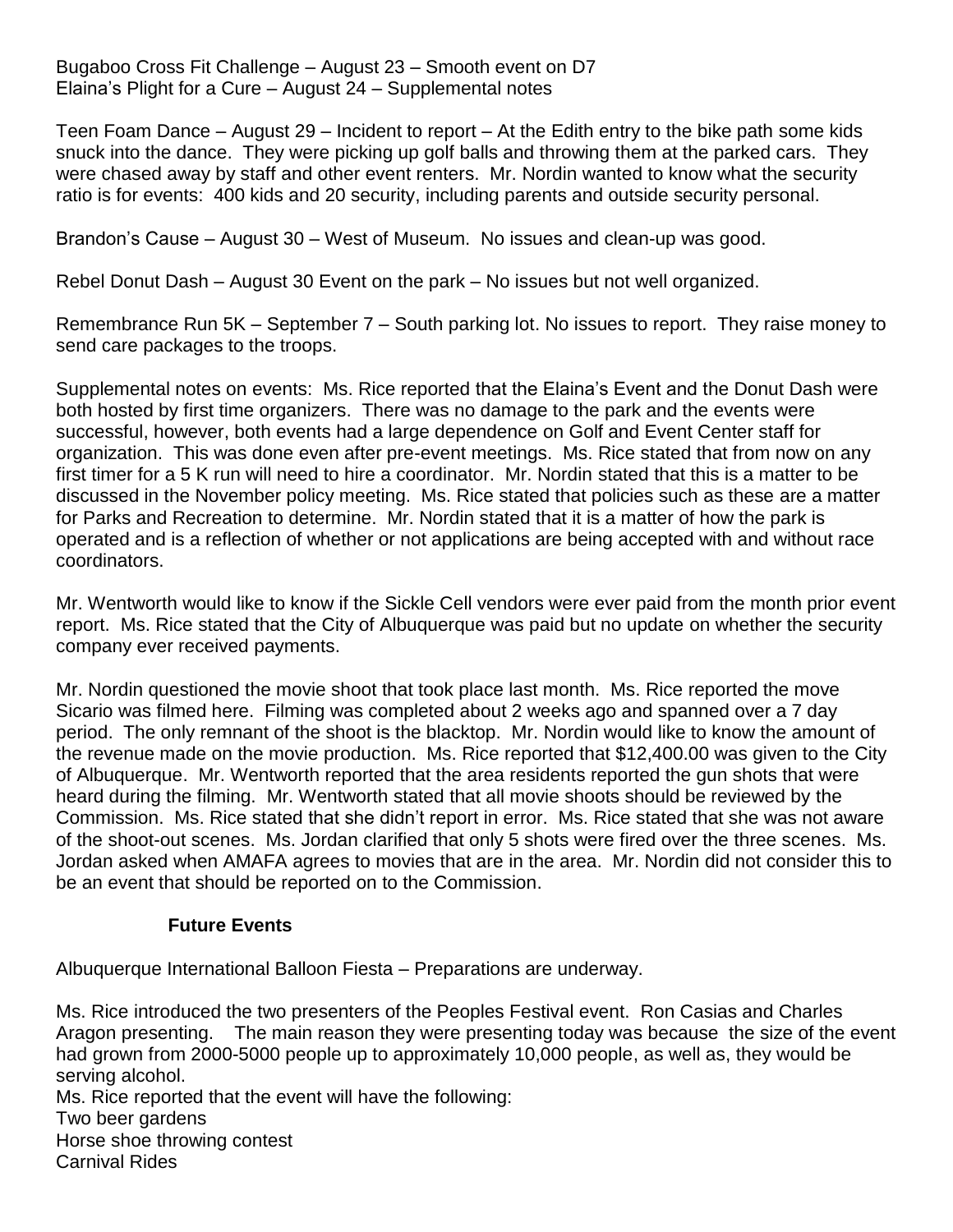Cooking Contests **Jumpers** Motorcycle show Balloon glow Craft show Two day event, November 8 and 9, 2014

Event organizers have consulted with AIBF, as well as Celtic Festival regarding traffic patterns. This is a nonprofit event. The organizers are working with Hero's Walk Among Us. The event will use four grass panels for two days at \$375 per grass panel with a 15% discount for a multi-day event, \$200 for two days of electricity \$2750 rental fee. The alcohol surcharge will be determined after the event is completed.

6 Nonprofits will benefit from the event: Hero's Walk Among Us, New Mexico Veterans Integration Centers, Breast Cancer Resource Center, Rio Grande Food Project, Big Brothers, Big Sisters of Central New Mexico and Special Spaces – Bedroom renovations for sick children.

Events that have been eliminated include: the 5K run, and horse shoe pitching. These events were eliminated because it became too much for such a short period of time. The organizers will try to work these in for future events.

Mr. Nordin wanted to know the pricing for the event. Mr. Casias explained that food bins will be placed at the event to collect food to help the growing hunger issues in the population. The entry fee will be \$5.00 to enter + 3 nonperishable items or \$10.00.

Health programs such as Blue Cross and Medicaid. They want to bring awareness and education to the public. The ultimate goal is that in the next ten years they hope to be donating a majority of the proceeds to the various nonprofits that they assist, as well as add new positions.

Mr. Nordin questioned the hours of the event. Ms. Rice stated that the music will be off by 10pm and the event should be end shortly after. Mr. Casias hoped to end closer to the 8 pm time.

Mr. Nordin asked if anyone has questions. Mr. Smith asks who at AIBF was spoken to about traffic patterns. Mr. Aragon stated that their research was done online. Mr. Smith wanted to know if 10 portable toilets would be enough for the attendance of 10,000 people. Ms. Rice confirmed that the attendance of 10,000 people will be spread out over a two-day period. Ms. Rice will also have two field units open, as well.

Discussion on the proper number of toilets per person: Ms. Jordan said 250 people for each toilet is needed when planning a large event. Ms. Rice stated that if a beer garden is in place she would normally require one toilet per 200 people. Mr. Smith confirmed that toilet companies recommend one toilet per 250 people; however, the general consensus is that there actually could be one toilet per 500 to 1000 people.

Mr. Casias stated that advertising will be done 2 weeks prior to event only. Local stations and local radio stations will be used for advertising; however, because it is an election time the advertising costs are higher.

Mr. Nordin would like to know more information on the lighting. Mr. Casias stated that light towers will be used for lighting for the time from 5 pm to 8 pm. Frank's supply will be used to help determine the number of light towers needed.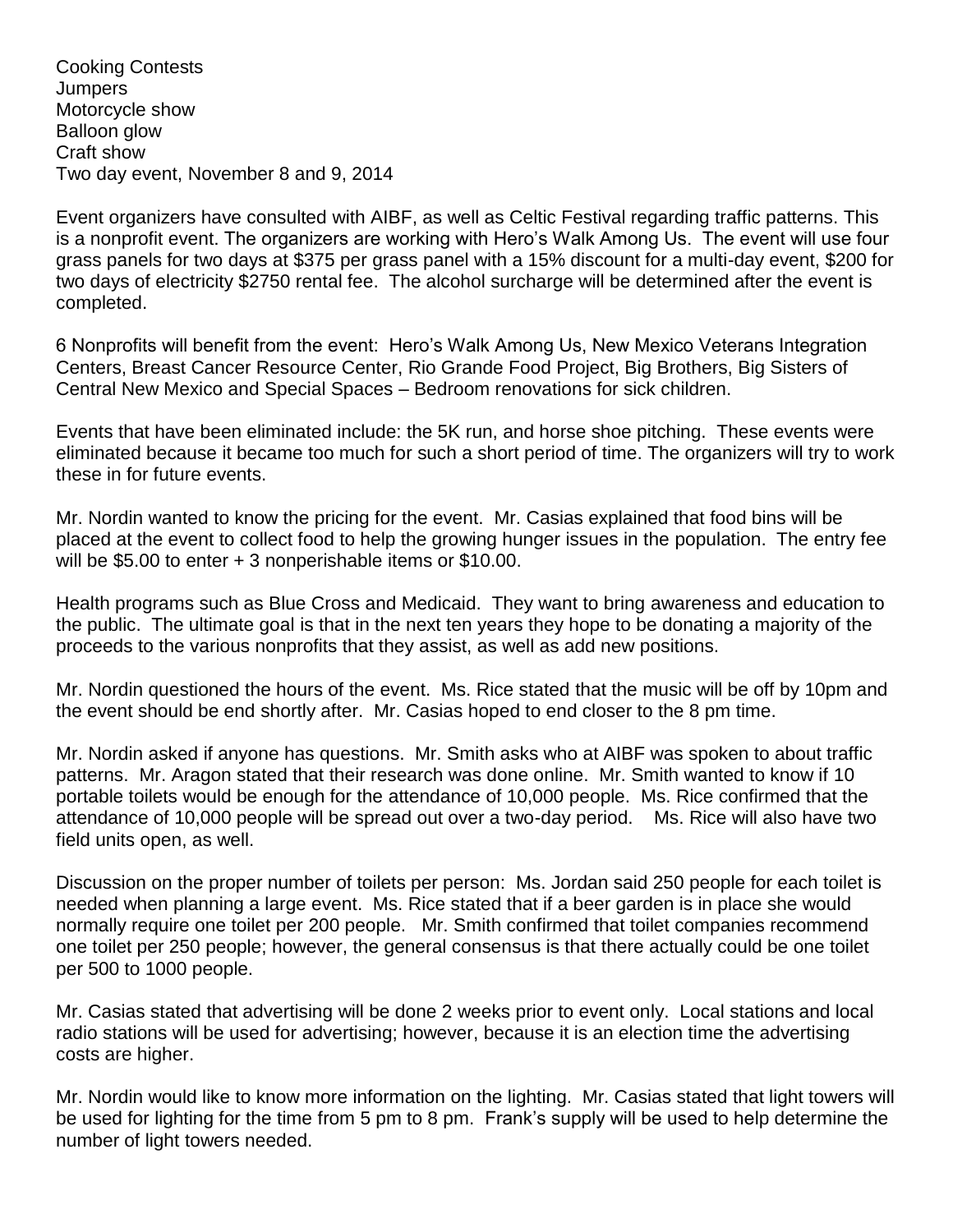Mr. Wentworth went over the importance of protection of the grass. Mr. Aragon confirmed that all autos and mobile cooking units will be done on the asphalt. Mr. Casias confirmed that all military vehicles will also be on the paved areas.

Nordin wanted to know if pig races will take place. Mr. Casias clarified that pig races will not take place. Mr. Aragon stated that that portion is unclear if it will or will not happen. Mr. Cassias stated that it most likely they will not happen.

Mr. Nordin wanted to know details about carnival the rides listed on the event schedule. Mr. Casias stated that the rides will be small rides only. They were planning to have a ferris wheel and small trains for children. The gentleman that is organizing that portion is permitted and licensed by the state of New Mexico. Mr. Nordin reminded Ms. Rice that the expected insurance to meet the carnival standards is \$3,000,000.00. Ms. Rice agreed.

Mr. Wentworth wanted to know about event the experience that Mr. Casias is bringing to the table. Mr. Casias stated that he has done event planning for years but nothing quite as large as this. Mr. Wentworth clarified that the entry will be the North side the park and if there is any concern about grass recovery after Balloon Fiesta. Mr. Nordin stated that the grass should be fine post Fiesta. Mr. Nordin asked for questions from the Commission. Due to lack of quorum a vote was not made. Mr. Nordin states the only change is to confirm the hours to be 8 PM for Saturday and 5 PM for Sunday. Mr. Nordin wished the organization good luck to Mr. Casias and Mr. Aragon. Mr. Wentworth advised they talk to Mr. Smith for traffic details.

Summer Fun Fest. Sunday July 20<sup>th</sup> – See Staff supplement. Location: D4 so they can use the stage. Alcohol will be served. No issues but they want to advertise so it does need Commission approval. Mr. Nordin states he believes it's good.

#### **5. REPORTS / UPDATES**

- **Department of Municipal Development -**
- **Albuquerque International Balloon Fiesta –** No big changes on the event schedule. Musical Performers: County Road 5 followed by Sawyer Brown and the headliner is Josh Turner. The expected number of balloons is 550, which is the cap. Mr. Wentworth asked Mr. Smith what the plans would be for the Paseo Del Norte construction and the impact it will have. Mr. Smith will have more information after Thursday September 11, 2014. The last information reported was that all I 25 lanes will be open and all Paseo Del Norte lanes should be open. Items that are not expected to be complete are the northbound I 25 to the westbound Paseo Del Norte flyover. Westbound Paseo Del Norte off-ramp at Jefferson, and the westbound onramp from Jefferson, However, Jefferson under Paseo is to be complete. There are other smaller items that will still be in process until December 2014, but it should be a functioning area. This is an ever changing detail.
- $\triangleright$  Mr. Olson wanted Mr. Smith to ask NMDOT about the northbound exit to Alameda from I 25 the stripping needs to be corrected. It will take you back onto the interstate.

#### **Anderson Abruzzo Albuquerque International Balloon Museum**

- i. Past Events
- ii. Upcoming events
	- 1. 1<sup>St</sup> Sunday of Fiesta dedication of Sky Portal in the tribute area.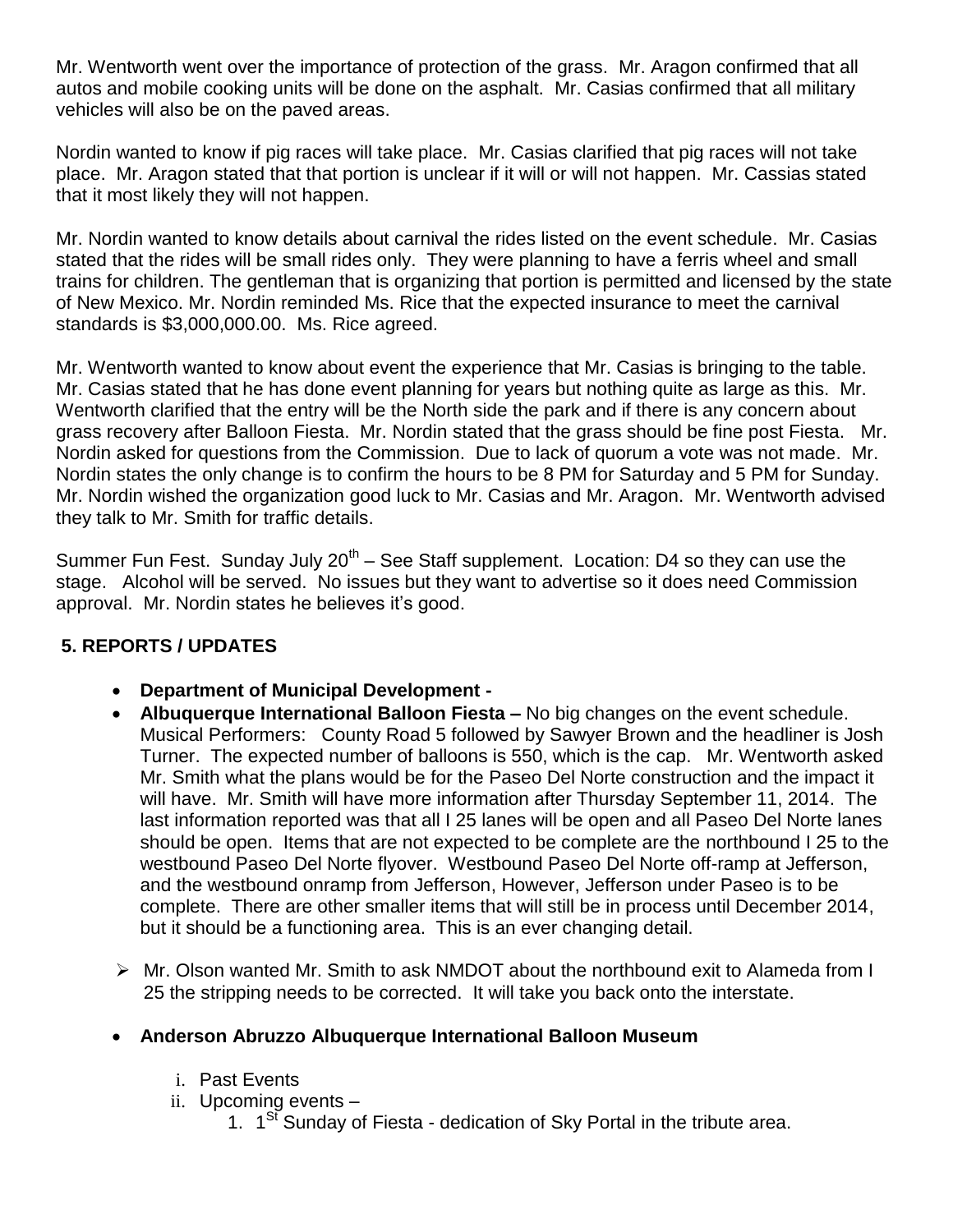- 2. Dedication of the water feature will also take place. The water feature will be placed directly in front of the building. Work to start on 9/10/2014. The work is expected to be complete by Balloon Fiesta 2014.
- 3. Other activities taking place during Fiesta:
	- a. Expansion of the Hall of Fame
	- b. Film, "Dawn Patrol," in 360 degree cinema
	- c. LED Light Show
	- d. Furry Friends Fiesta Day
- 4. Annual "Mini Maker's Faire" on September 13<sup>th</sup> and 14<sup>th</sup>. Approximately 3,000 people expected to attend.

### **Environmental Health**

- Mr. Wentworth wanted to know if the landfill is open to the volunteers. Mr**.** Olson said yes it is open. Ms. Jordan reported that electricity and water are being installed. Mr. Olson said it was a pleasure to work with all the volunteers and staff of AIFB.
- $\triangleright$  Mr. Wentworth inquired about any theft or vandalism issues that are of concern. Ms. Jordan stated that the propane area had several small hoses and aluminum trusses that were recently stolen. There were several cuts in the fences that were recently reported. Mr. Wentworth reported that several fence cuttings have been reported near the railroad track areas and homes are being broken into, as well.

# **Parks & Recreation**

- i. Sid Cutter Pilots Pavilion
	- 1. Time line to build Ms. Rice reported that there are no updates available.
- ii. Digital Sign update- Done approved to remove from future agendas. 1. Mr. Rice stated that she can change the sign easily from her laptop.
- iii. Verizon Project Ms. Rice questioned if EHD had looked at the "little house"
- placement on the East parking lot. Mr. Olson has not seen anything to report. Ms. Rice will check with Pete Saiz and Robert Sanchez on any updates. Mr. Wentworth discussed the warning given about the south east area drainage issues. Reminded Mr. Olson to discuss the placement and that all light towers were to be replaced correctly.
- iv. Ms. Rice discussed the changes for the event report. Ms. Rice explained that we are converting to a new system that is still in progress. Reports should be ready to go by November.
- v. Income since last meeting Event Center \$2600.00

Balloon Fiesta Park - \$19,020.00

- vi. Signage and way finding presentations complete, waiting on quote for phase I exterior way-finding signs and parking lot signs
- vii. Mr. Rice reported that 5 awards are being received at the New Mexico Parks and Recreation conference in Las Cruces New Mexico. The awards are for the following:
	- 1. Chuck Malagodi Outstanding Professional
	- 2. Matt Schmader Volunteer Program for Open Space
	- 3. Esperanza Bike Shop Community Program
	- 4. Cristin Chavez-Smith Outstanding Young Professional
	- 5. Jerry Cline Rrecreation and Tennis Center: Best New Facility

## **6. OLD BUSINESS:**

 FY15 GO Bond goes to election in November. The Commission will readdress at that time. Mr. Nordin wants Ms. Rice to clarify the election time for this, based off of Mr. Cohen's